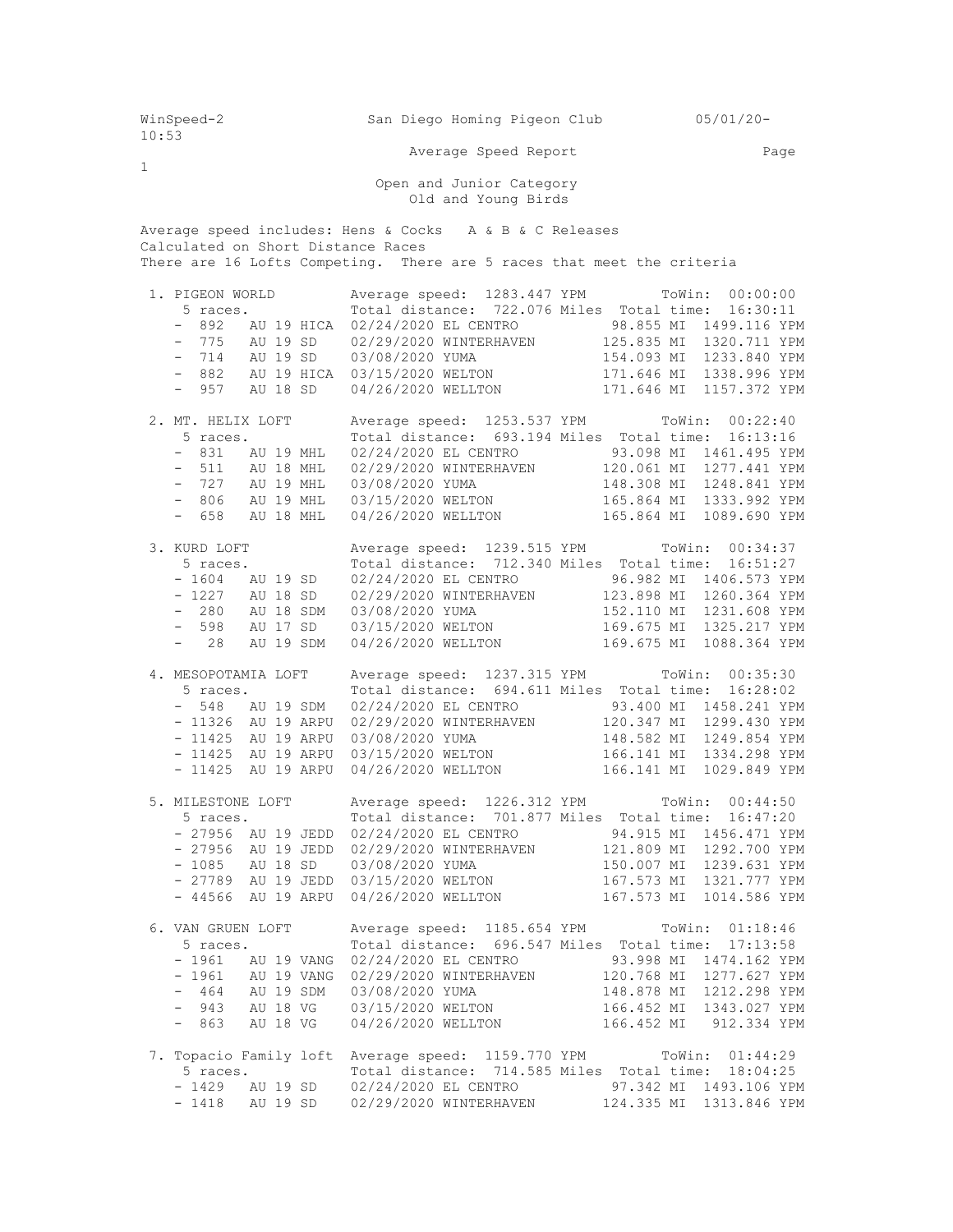- 1462 AU 19 SD 03/08/2020 YUMA 152.603 MI 1231.735 YPM - 1427 AU 19 SD 03/15/2020 WELTON 170.153 MI 1341.182 YPM - 566 AU 19 SDM 04/26/2020 WELLTON 170.153 MI 827.772 YPM 8. TROLLEY TRACKS LOFT Average speed: 1028.829 YPM ToWin: 04:09:14 5 races. Total distance: 734.417 Miles Total time: 20:56:21 - 188 AU 19 SD 02/24/2020 EL CENTRO 101.558 MI 1414.206 YPM - 552 AU 19 SDM 02/29/2020 WINTERHAVEN 128.342 MI 1239.122 YPM AVERAGE SPEED REPORT (WinSpeed - 2) page 2 - 554 AU 19 SDM 03/08/2020 YUMA 156.457 MI 1172.137 YPM - 84521 AU 18 ARPU 03/15/2020 WELTON 174.030 MI 1335.738 YPM - 553 AU 19 SDM 04/26/2020 WELLTON 174.030 MI 633.569 YPM 9. SMIB LOFT Average speed: 879.569 YPM ToWin: 07:18:26<br>5 races. Total distance: 696.306 Miles Total time: 23:13:18 Total distance: 696.306 Miles Total time: 23:13:18 - 27907 AU 19 JEDD 02/24/2020 EL CENTRO 93.822 MI 1431.350 YPM - 27903 AU 19 JEDD 02/29/2020 WINTERHAVEN 120.698 MI 1258.749 YPM - 27907 AU 19 JEDD 03/08/2020 YUMA 148.883 MI 1149.350 YPM - 27907 AU 19 JEDD 03/15/2020 WELTON 166.452 MI 1285.500 YPM - 27907 AU 19 JEDD 04/26/2020 WELLTON 166.452 MI 448.428 YPM 10. OVER DA BORDER Average speed: 860.442 YPM ToWin: 08:15:06 5 races. Total distance: 734.417 Miles Total time: 25:02:13 - 455 AU 19 SDM 02/24/2020 EL CENTRO 101.558 MI 1297.240 YPM - 591 AU 19 SD 02/29/2020 WINTERHAVEN 128.342 MI 1238.680 YPM - 27974 AU 19 JEDD 03/08/2020 YUMA 156.457 MI 1158.946 YPM - 43298 AU 19 JEDD 03/15/2020 WELTON 174.030 MI 1312.550 YPM - 27960 AU 19 JEDD 04/26/2020 WELLTON 174.030 MI 430.718 YPM -- LULUS LOFT Average speed: 1296.756 YPM 4 races. Total distance: 540.994 Miles Total time: 12:14:15 - 17 AU 18 SDM 02/24/2020 EL CENTRO 96.541 MI 1409.507 YPM - 17 AU 18 SDM 02/29/2020 WINTERHAVEN 123.479 MI 1256.939 YPM - 346 AU 19 SDM 03/08/2020 YUMA 151.707 MI 1228.151 YPM - 450 AU 19 SDM 03/15/2020 WELTON 169.268 MI 1333.495 YPM -- TRIPLE CROWN CLASSIC Average speed: 1288.333 YPM 4 races. Total distance: 536.647 Miles Total time: 12:13:07 - 419 AU 19 LFO 02/24/2020 EL CENTRO 95.589 MI 1467.970 YPM - 2960 AU 17 COM 02/29/2020 WINTERHAVEN 122.402 MI 1207.206 YPM - 570 AU 19 SD 03/08/2020 YUMA 150.542 MI 1208.702 YPM - 824 AU 18 SBRP 03/15/2020 WELTON 168.114 MI 1339.704 YPM -- RED STAR LOFT Average speed: 1270.869 YPM 4 races. Total distance: 540.746 Miles Total time: 12:28:52 - 241 AU 18 SD 02/24/2020 EL CENTRO 96.467 MI 1390.294 YPM - 1618 AU 19 SD 02/29/2020 WINTERHAVEN 123.416 MI 1242.318 YPM - 1627 AU 19 SD 03/08/2020 YUMA 151.652 MI 1164.045 YPM - 213 AU 18 SD 03/15/2020 WELTON 169.211 MI 1337.811 YPM -- B.S. LOFT II Average speed: 1217.997 YPM 4 races. Total distance: 520.729 Miles Total time: 12:32:27 - 485 AU 19 SD 02/24/2020 EL CENTRO 91.370 MI 1153.719 YPM - 485 AU 19 SD 02/29/2020 WINTERHAVEN 118.408 MI 1238.061 YPM - 404 AU 19 SD 03/08/2020 YUMA 146.710 MI 1157.419 YPM - 462 AU 19 SD 03/15/2020 WELTON 164.241 MI 1304.153 YPM -- WILLIAMS FAMILY LOFT Average speed: 1028.157 YPM 4 races. Total distance: 536.442 Miles Total time: 15:18:17 - 606 AU 19 SD 02/24/2020 EL CENTRO 95.428 MI 1144.083 YPM - 681 AU 19 SD 02/29/2020 WINTERHAVEN 122.342 MI 1186.736 YPM - 606 AU 19 SD 03/08/2020 YUMA 150.554 MI 848.881 YPM